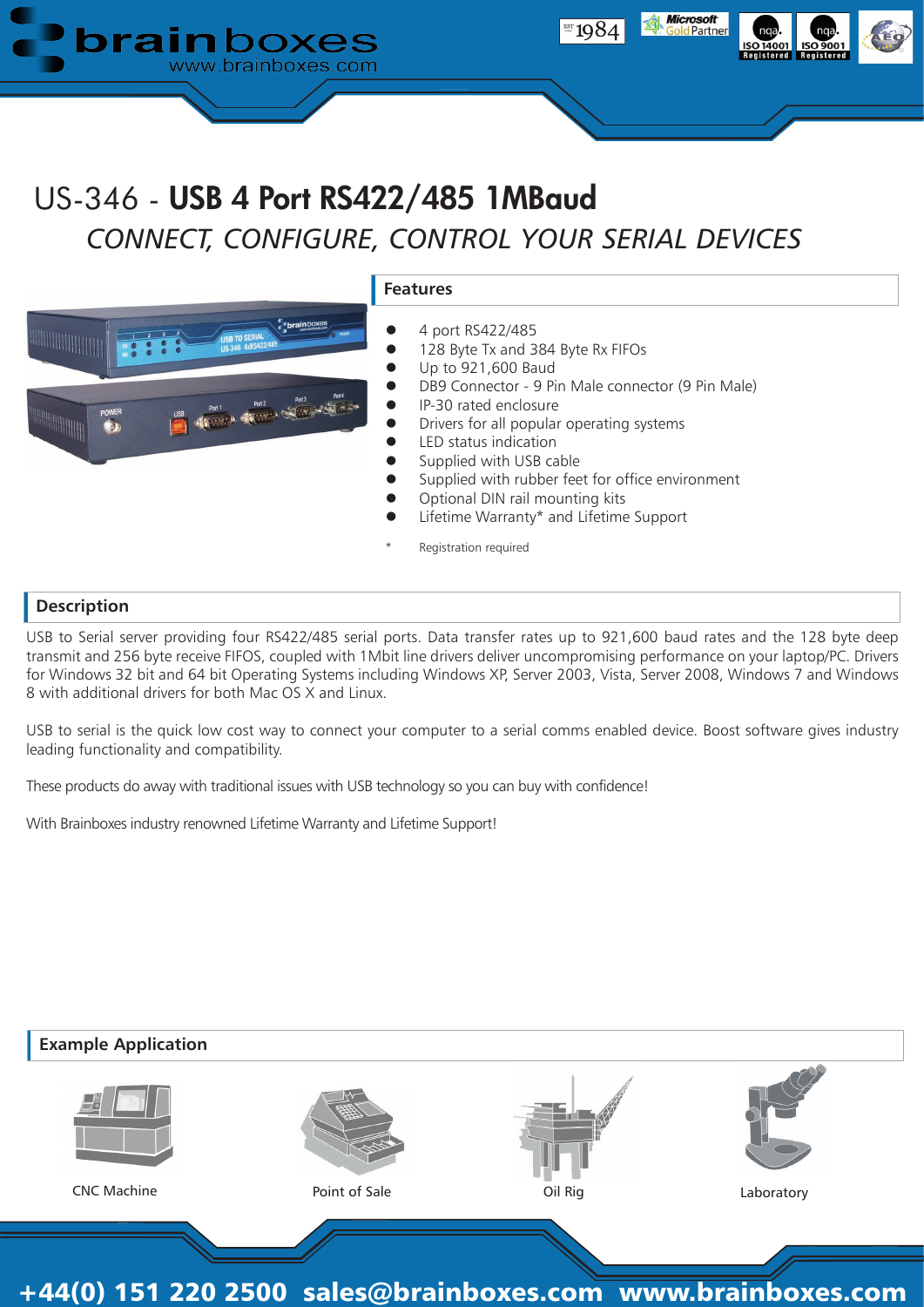## US-346 - USB 4 Port RS422/485 1MBaud

### **Box Information**



### **Device Dimensions**

Size - 215l x 130w x 34h mm

| <b>LED Information</b>  |                |          |
|-------------------------|----------------|----------|
| <b>Status LED</b>       | Green          | Power On |
| <b>Serial Port LEDs</b> | Green light on | Data TX  |
|                         | Green light on | Data RX  |
|                         |                |          |

| Port                      |                                                   |
|---------------------------|---------------------------------------------------|
| <b>Ports</b>              | 4 x RS422/485                                     |
| Connector                 | DB9 Connector - 9 Pin Male connector (9 Pin Male) |
| <b>FIFO Size</b>          | 384 RX FIFO $+$ 128 TX FIFO                       |
| <b>Operating Distance</b> | RS422/485 Standard 4000 ft : 1200 metres          |
| Cable                     | USB cable Type A to B 1 metre 3ft                 |
|                           |                                                   |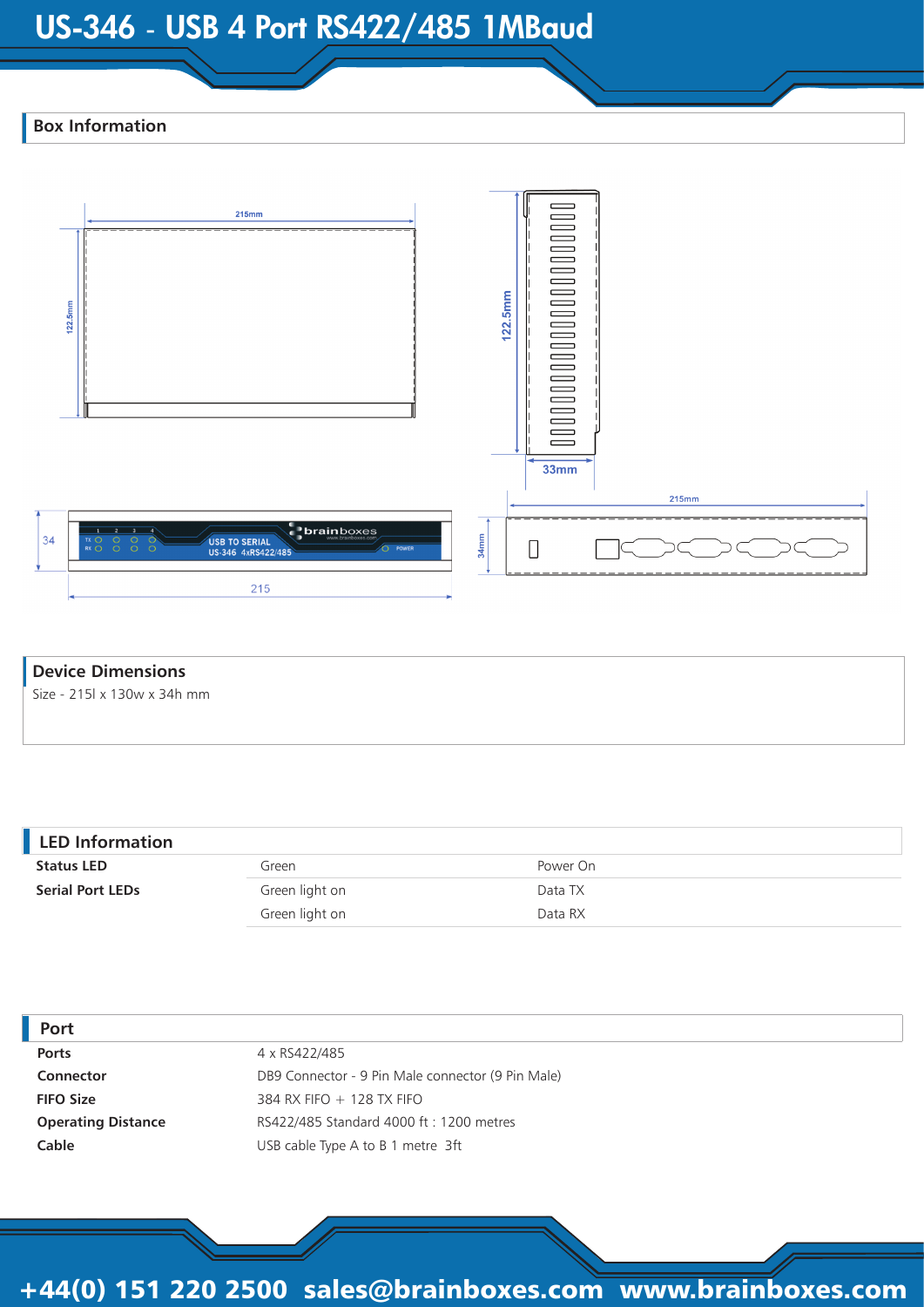## US-346 - USB 4 Port RS422/485 1MBaud

| <b>Port Settings</b>            |                                                                                                                                                                                                       |                                                                              |
|---------------------------------|-------------------------------------------------------------------------------------------------------------------------------------------------------------------------------------------------------|------------------------------------------------------------------------------|
| <b>Baud Rate</b>                | 921,600                                                                                                                                                                                               |                                                                              |
| <b>Data Bits</b>                | 7 or 8                                                                                                                                                                                                |                                                                              |
| <b>Parity</b>                   | Odd, Even, None, Mark or Space                                                                                                                                                                        |                                                                              |
| <b>Stop Bits</b>                | 1 or 2                                                                                                                                                                                                |                                                                              |
| <b>Flow Control</b>             | RTS/CTS, DSR/DTR, XON/XOFF                                                                                                                                                                            |                                                                              |
| Tx/Rx Modes                     | Full Duplex, Half Duplex Autogating                                                                                                                                                                   |                                                                              |
| <b>Product Information</b>      |                                                                                                                                                                                                       |                                                                              |
| <b>Power Consumption</b>        | 500mA@5V                                                                                                                                                                                              |                                                                              |
| <b>Product Weight</b>           | 0.675 kg                                                                                                                                                                                              |                                                                              |
| <b>Interface</b>                |                                                                                                                                                                                                       |                                                                              |
| <b>OS Compatibility</b>         | Microsoft Windows 8 32 bit 64 bit Editions<br><u>IIAD</u><br>Microsoft Windows 7 32 bit 64 bit Editions<br>Windows Server 2008 32 bit 64 bit Editions<br>Windows Vista 32 bit 64 bit Editions         | Windows 8<br><b>Mindows</b> 7<br>Windows Server 2008<br><b>Windows</b> Vista |
| <b>BUS</b>                      | <b>USB 2.0</b>                                                                                                                                                                                        |                                                                              |
| <b>Approvals</b>                |                                                                                                                                                                                                       |                                                                              |
| <b>Industry Approvals</b>       | Microsoft Certified Gold Partner WEEE RoHS<br>Microsoft                                                                                                                                               |                                                                              |
| <b>Microsoft Approvals</b>      | AEO C-TPAT<br>GB AFOE 00031/1                                                                                                                                                                         | RoHS                                                                         |
| <b>Microsoft Signed Drivers</b> | Windows 8 32 bit 64 bit Editions<br>Windows 7 32 bit 64 bit Editions<br>Windows Vista 32 bit 64 bit editions<br>CERTIFIED FOR<br>Windows<br>Windows XP 32 bit 64 bit editions<br>Windows <sup>,</sup> | esigned for<br>Microsoft®<br>Windows®XP,<br>Windows®XP<br>x64 Edition        |
| <b>Packing Information</b>      |                                                                                                                                                                                                       |                                                                              |
| Packaging                       | Installation CD including manual, Microsoft signed drivers & utilities                                                                                                                                |                                                                              |
| <b>Device</b>                   | USB 4 Port RS422/485 1MBaud                                                                                                                                                                           |                                                                              |
| <b>Optional Extras</b>          | Wall Mounting kit for 48 ports - MK-059 Snap In DIN Clip kit for 48 ports - MK-070<br>Global Power Supply - PW-500                                                                                    |                                                                              |

Packaged Weight 1.1 kg **Packaged Dims** 250l x 230w x 70h mm

I

I

| <b>Product Support</b> |                                                                                                                                      |  |
|------------------------|--------------------------------------------------------------------------------------------------------------------------------------|--|
| Warranty               | Lifetime - online registration required                                                                                              |  |
| Support                | Lifetime Web, Email and Phone Support from fully qualified, friendly staff who<br>work in and alongside the Product Development Team |  |